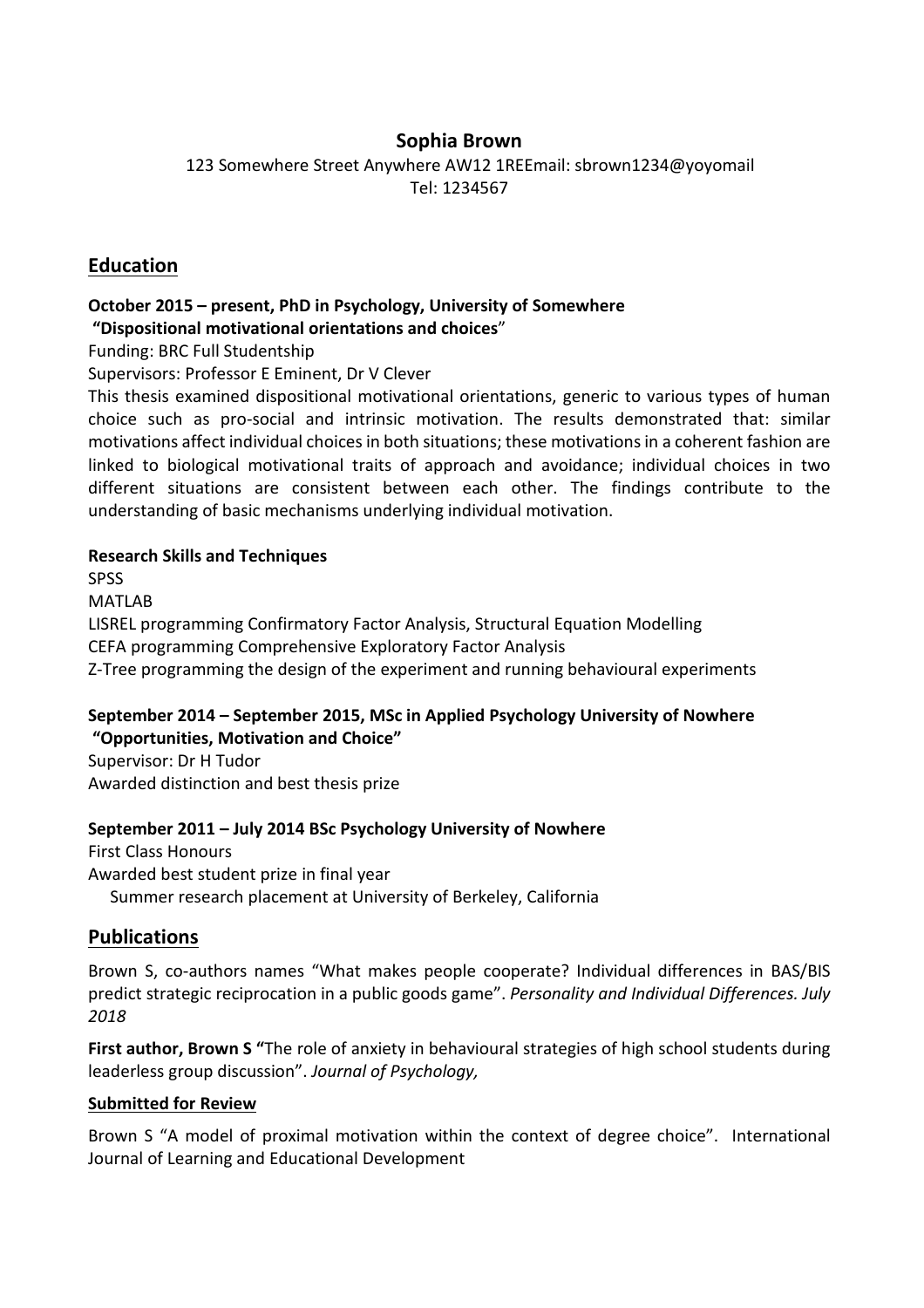# **Conference Presentations**

**2018 Names**. What Makes People Cooperate? Individual Differences in BAS/BIS Predict Strategic Reciprocation in a Public Goods Game. *British Society for the Psychology of Individual Differences,* Inaugural Conference, Edinburgh, UK

**2018** Names. Individual differences in approach and avoidance motivation underlying degree choice motivation among students of British universities. *International Society for the Study of Individual Differences meeting,* Barcelona, Spain

## **Previous research experience**

#### **July 2014 – September 2014 Learning Research Institute, Temporary Project Assistant**

Research duties: assisting an investigation into individual differences in leadership, which included coordinating testing schedules, administrating of a variety of psychological tests personality questionnaires, cognitive abilities tests, semi-structured interviews.

#### **Awards**

**2017 University of Nottingham, Building Experience and Skill Travel Scholarship,** visit to the lab of Professor N Smith, Centre for Neural Science, International University. Conducted behavioural experiment on individual differences in reinforcement learning. The results of this study are under preparation for a publication.

**2016 University of Nottingham, Travel Prize,** visit to the International Society for the Study of Individual Differences 2016 meeting in Boston, USA

# **Teaching**

#### **Oct 2016 – May** 2017 **University of Nottingham, School of Psychology**

**Demonstrator** 1<sup>st</sup> and 2<sup>nd</sup> year *Practical Methods in Psychology* module, marked practical reports and provided feedback for students

**Seminar Tutor** led seminars for 2nd year *Social and Developmental Psychology* and *Cognitive Psychology* modules, tutorials for subsidiary students for *Individual in Society* module, marked examination essays

#### **Additional Academic Experience**

**Stats Helpdesk** Provision of support for 1<sup>st</sup> and 2<sup>nd</sup> year psychology students

**Research Assistant** Young Scientist Week, general assistance to the organizers of the Week and psychological testing

**Postgraduate Representative** School Equality and Diversity Committee 2017 -2018